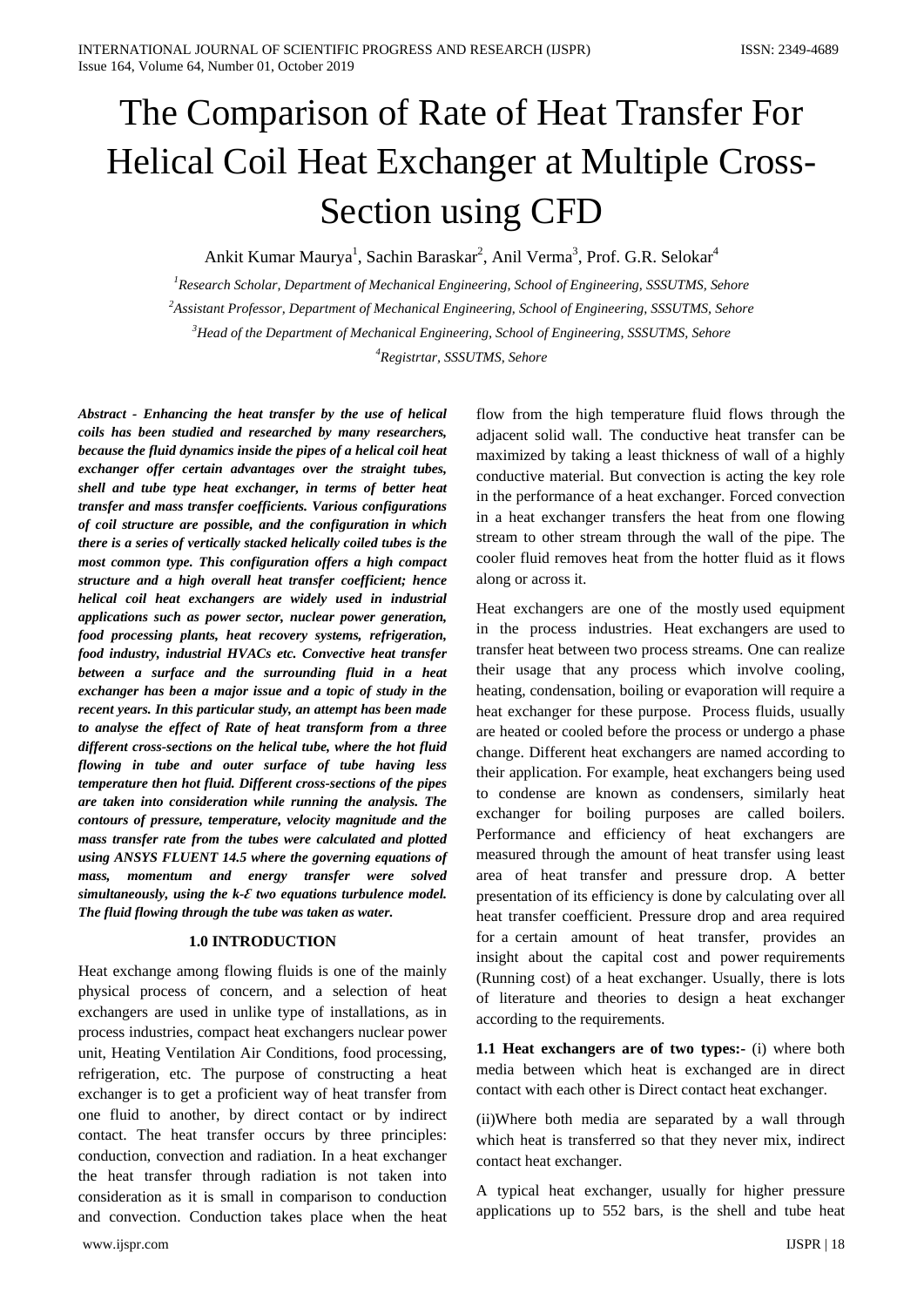exchanger. Shell and tube type heat exchanger, indirect contact type heat exchanger. It consists of a series of tubes, through which one of the fluids runs. The shell is the container for the shell fluid. Generally, it is cylindrical in shape with a circular cross section, although shells of different shape are used in specific applications. For this particular study shell is considered, which a one pass shell is generally. A shell is the most commonly used due to its low cost and simplicity, and has the highest log-mean temperature-difference (LMTD) correction factor. Although the tubes may have single or multiple passes, there is one pass on the shell side, while the other fluid flows within the shell over the tubes to be heated or cooled. The tube side and shell side fluids are separated by a tube sheet.

## **1.2 CLASSIFICATION OF HEAT EXCHANGER'S:**

- a) Tubular Heat Exchanger
- b) Double Pipe Heat Exchanger
- c) Shell and Tube Heat Exchanger
- d) Helical Tube Heat Exchanger

#### **2.0 COMPUTATIONAL FLUID DYNAMICS (CFD)**

CFD is a sophisticated computationally-based design and analysis technique. CFD software gives you the power to simulate flows of gases and liquids, heat and mass transfer, moving bodies, multiphase physics, chemical reaction, fluid-structure interaction and acoustics through computer modeling. This software can also build a virtual prototype of the system or device before can be apply to real-world physics and chemistry to the model, and the software will provide with images and data, which predict the performance of that design. Computational fluid dynamics (CFD) is useful in a wide variety of applications and use in industry. CFD is one of the branches of fluid mechanics that uses numerical methods and algorithm can be used to solve and analyze problems that involve fluid flows and also simulate the flow over a piping, vehicle or machinery. Computers are used to perform the millions of calculations required to simulate the interaction of fluids and gases with the complex surfaces used in engineering. More accurate codes that can accurately and quickly simulate even complex scenarios such as supersonic and turbulent flows are on going research. Onwards the aerospace industry has integrated CFD techniques into the design, R & D and manufacture of aircraft and jet engines. More recently the methods have been applied to the design of internal combustion engine, combustion chambers of gas turbine and furnaces also fluid flows and heat transfer in heat exchanger (Figure 1). Furthermore, motor vehicle manufactures now routinely predict drag forces, underbonnet air flows and surrounding car environment

with CFD. Increasingly CFD is becoming a vital component in the design of industrial products and processes.

# **2.1 APPLICATION OF CFD:**

CFD not just spans on chemical industry, but a wide range of industrial and nonindustrial application areas which is in below:

- a) Aerodynamics of aircraft and vehicle.
- b) Combustion in IC engines and gas turbine in power plant.
- c) Loads on offshore structure in marine engineering.
- d) Blood flows through arteries and vein in biomedical engineering.
- e) Weather prediction in meteorology.
- f) Flow inside rotating passages and diffusers in turbo-machinery.
- g) External and internal environment of buildings like wind loading and heating or
- h) Ventilation system.
- i) Mixing and separation or polymer moldings in chemical process engineering.
- j) Distribution of pollutants and effluent in environmental engineering.

# **2.2 CFD COMPUTATIONAL TOOL:**

This section describes about the CFD tools which are required for the CFD analysis of the problem. There are the three main elements for the processing of the CFD simulations: the pre-processor, solver, and post-processor are described.

a. **Pre-processor:** A pre-processor is defined to the geometry of the problem. It is fixed to the domain for the computational analysis and then generates the mesh of the geometry. Here also set the nomenclature like inlet, outlet, and wall etc.

Generally, the finer the mesh of the geometry in the CFD analysis gives more accurate solution. Fineness of the grid also determines the computer hardware and more time needed for the calculations.

**b. Solver:** - In the solver processor the calculations is done by using the numerical solution methods. There are the many numerical methods which are used for the calculations for example: - The finite element method (FEM), finite volume method (FVM), the finite difference method and the spectral method. Most of them in CFD codes use finite volume method. In this project the finite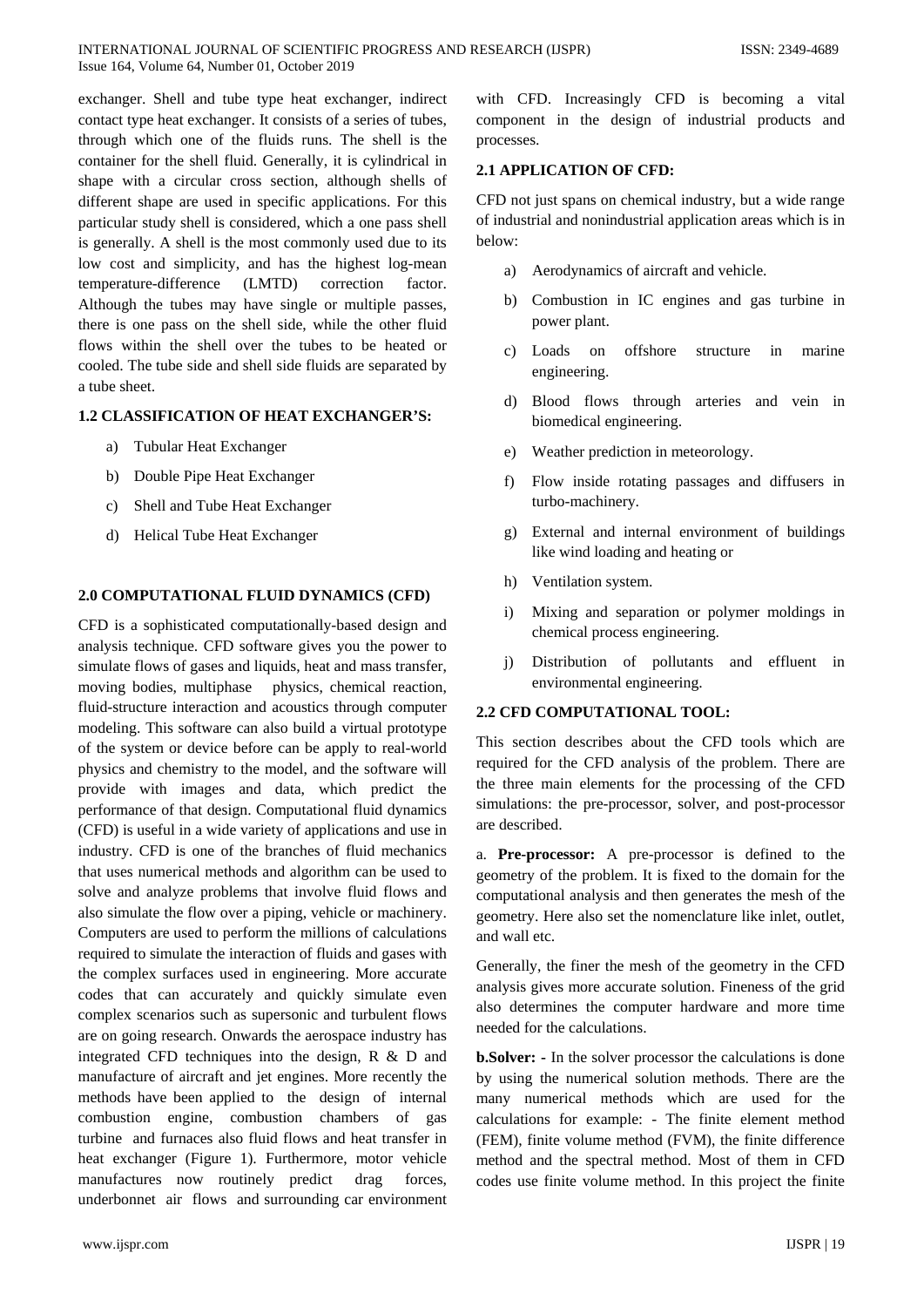INTERNATIONAL JOURNAL OF SCIENTIFIC PROGRESS AND RESEARCH (IJSPR) ISSN: 2349-4689 Issue 164, Volume 64, Number 01, October 2019

volume method is used. The solver performs the following steps:-

- Firstly the fluid flow equations are integrated over the control volume
- Then these integral equations are discredited (producing algebraic equations through converting of the integral fluid flow equations),
- And then finally an iterative method is used to solve the algebraic equations.
- Pressure based coupled solution method CFD code is used for solving the simulations in this project.

**c**. **Post-Processor**: The post-processor is provided to the visualisation of the results of the solutions. It includes the capability to display the geometry and mesh also. And in this processor we can create the vectors, contours, and 2D and 3D surface plots of the problem solutions. Here the model also can be manipulated. By this process we can also see the animation of the problem.

# **2.3 Problem-solving with CFD:**

The decisions which should be formed before setting of CFD code

Some of the decisions to be made can include.

- Decide the problem is 2D or 3D.
- Generate the geometry.
- Do the meshing of the geometry; give the size of the elements.
- Decide the type of boundary conditions to use in the analysis.
- Confirm the type of solution method either pressure based or density based.
- Initialized the problem
- Give the iteration number
- Converged to the problem
- Calculate the results.

# **2.4 CFD GOVERNING EQUATION:**

In this section summarisation of the governing equations are given that are used in to solve the fluid flow and heat transfer mathematically. This solution is based on the principle of conservation of mass, momentum, and energy. CFD Computational equations are given below:-

This equation is a mass conservation equation:-

$$
\frac{\partial(\rho u_i)}{\partial x_i} = 0.
$$

This is the rate of change of momentum equation:-

$$
\frac{\partial}{\partial x_i}(\rho u_i u_j) = \frac{\partial}{\partial x_i} \left( \mu \frac{\partial u_j}{\partial x_i} \right) - \frac{\partial p}{\partial x_j}.
$$

This is the Energy equation;-

$$
\frac{\partial}{\partial x_i}(\rho u_i T) = \frac{\partial}{\partial x_i} \left( \frac{k}{C_p} \frac{\partial u_j}{\partial x_i} \right).
$$

Where velocity vector **u** (with components of the velocities  $u$ ,  $v$ , and  $w$  in the direction of  $x$ ,  $y$ , and  $z$ ), pressure P, density  $\rho$ , viscosity  $\mu$ , temperature T, and heat conductivity k. The changes in these given fluid properties can occur over space because this project works on only steady state condition.

# **3.0 LITERATURE REVIEW:**

[1] *Miyer Valdes et al. may 2019* The purpose of this research is to evaluate the effect of twist in the internal tube in a tube-in-tube helical heat exchanger keeping constant one type of ridges. To meet this goal, a Computational Fluid Dynamic (CFD) model was carried out. The effects of the fluid flow rate on the heat transfer were studied in the internal and annular flow. A commercial CFD package was used to predict the flow and thermal development in a tube-in-tube helical heat exchanger. The simulations were carried out in counterflow mode operation with hot fluid in the internal tube side and cold fluids in the annular flow. The internal tube was modified with a double passive technique to provide high turbulence in the outer region. The numerical results agree with the reported data, the use of only one passive technique in the internal tube increases the heat transfer up to 28.8% compared to smooth tube.

[2] *Nidhi R. Singh et al. 2018*In the present study effect of steam temperature on heat transfer coefficient is studied using ANSYS Fluent (2015). In this study CFD analysis is performed to validate experimental data of condensation heat transfer coefficient. Steam temperature is varied from1030C -1150C and its effect on heat transfer coefficient is done. Three helical coils having different coil diameter is used. It is observed that as saturation temperature of steam increases heat transfer coefficient increases and as coil diameter increases heat transfer coefficient decreases and the percentage of error is within 9-15%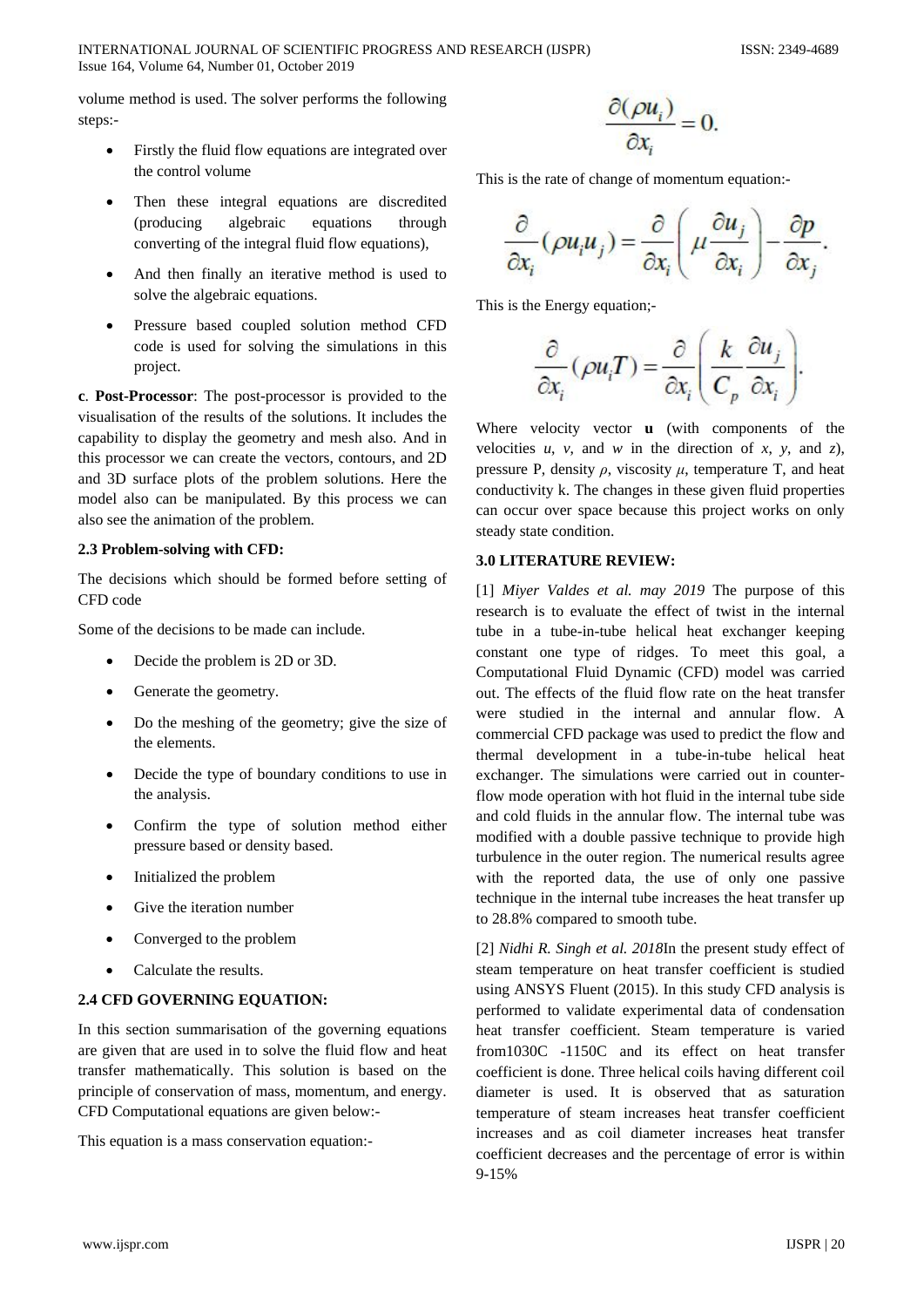[1] *R.Berlin Samuel Raj*-*March 2017* The study deals with the CFD simulation of the shell and tube heat exchanger by using a straight tube and a helical tube and comparing both of its performance based on heat transfer. Straight tube heat exchanger (STHE) have large heat transfer surface area-to-volume ratios to provide high heat transfer efficiency which are mostly used in industries. But the Helical Coil Heat Exchanger (HCHE) is also widely used in industrial applications because it can accommodate greater heat transfer area in a less space, with higher heat transfer coefficients. So both of the STHE and HCHE performances are compared to prove that HCHE is better in usage and the analysis is done using ANSYS Fluent 14.5 software. The model is created using CATIA V5 software.

[1] *Syed Mohammed Arif et al.*The purpose of this research is to study the effect of coil diameter and inlet temperature of steam on the heat transfer coefficient in the helical coil. The study was based on fluid to fluid heat transfer. CFD analysis was carried out for two different mass flow rate of water. Heat transfer coefficient was calculated for various inlet temperatures ranging from 100-105°C. A CFD simulation was carried out for three different coils. The results show that there is an increase in heat transfer coefficient with the increase in inlet temperature of steam.

[2] *Daniel Flórez-Orrego,* Walter Arias, Diego Lopez and Hector Velasquez [2012] have worked on the single phase cone shaped helical coil heat exchanger. The study showed the flow and the heat transfer in the heat exchanger. An empirical correlation was proposed from the experimental data for the average Nusselt number and a deviation of 23% was found. For the cone shaped helical coils an appreciable inclination of the velocity vector components in the secondary flow was seen, even though the contours of velocity were similar. The study showed that some of the deviations and errors were due to the non-uniform flame radiation and condensed combustion products which modified the conditions of the constant wall heat flux assumptions. The correlations for the Nusselt number values were not totally reliable. There was no proper data available for the effect of the taper in the local Nusselt number and also the effect of curvature ratio, vertical position and the pitch of the heat exchanger.

[2] *J. S. Jayakumar [2008]* observed that the use of constant values for the transfer and thermal properties of the fluid resulted in inaccurate heat transfer coefficients. Based on the CFD analysis results a correlation was developed in order to evaluate the heat transfer coefficient of the coil. In this study, analysis was done for both the constant wall temperature and constant wall heat flux boundary conditions. The Nusselt numbers that were obtained were found to be highest on the outer coil and lowest in the inner side. Various numerical analyses were done so as to relate the coil parameters to heat transfer.

www.ijspr.com IJSPR | 21

The coil parameters like the diameters of the pipes, the Pitch Circle Diameters have significant effect on the heat transfer and the effect of the pitch is negligible.

[3] *Timothy J. Rennie [2004]* studied the heat transfer characteristics of a double pipe helical heat exchanger for both counter and parallel flow. Both the boundary conditions of constant heat flux and constant wall temperature were taken. The study showed that the results from the simulations were within the range of the preobtained results. For dean numbers ranging from 38 to 350 the overall heat transfer coefficients were determined. The results showed that the overall heat transfer coefficients varied directly with the inner dean number but the fluid flow conditions in the outer pipe had a major contribution on the overall heat transfer coefficient. The study showed that during the design of a double pipe helical heat exchanger the design of the outré pipe should get the highest priority in order to get a higher overall heat transfer coefficient.

[4] *J. S. Jayakumar, S. M. Mahajani, J. C. Mandal, RohidasBhoi [2008]* studied the constant thermal and transport properties of the heat transfer medium and their effect on the prediction of heat transfer coefficients. Arbitrary boundary conditions were not applicable for the determination of heat transfer for a fluid-to-fluid heat exchanger. An experimental setup was made for studying the heat transfer and also CFD was used for the simulation of the heat transfer. The CFD simulation results were reasonably well within the range of the experimental results. Based on both the experimental and simulation results a correlation was established for the inner heat transfer coefficient.

[5] *Usman Ur Rehman [2011]* studied the heat transfer and flow distribution in a shell and tube heat exchanger and compared them with the experimental results. The model showed an average error of around 20% in the heat transfer and the pressure difference. The study showed that the symmetry of the plane assumption worked well for the length of the heat exchanger but not in the outlet and inlet regions. The model could be improved by using Reynolds Stress models instead of k-ε models. The heat transfer was found to be on the lower side as there was not much interaction between the fluids. The design could be improved by improving the cross flow regions instead of the parallel flow.

### **4.0 RESEARCH METHODS:**

Three different cross-sections of helical coil heat exchanger have been analysed

#### **4.1 Domain Properties:**

The mesh is converted into the required format and is imported to Ansys CFX-14.5. The properties of domains and fluid are defined in ANSYS CFX Pre 14.5. The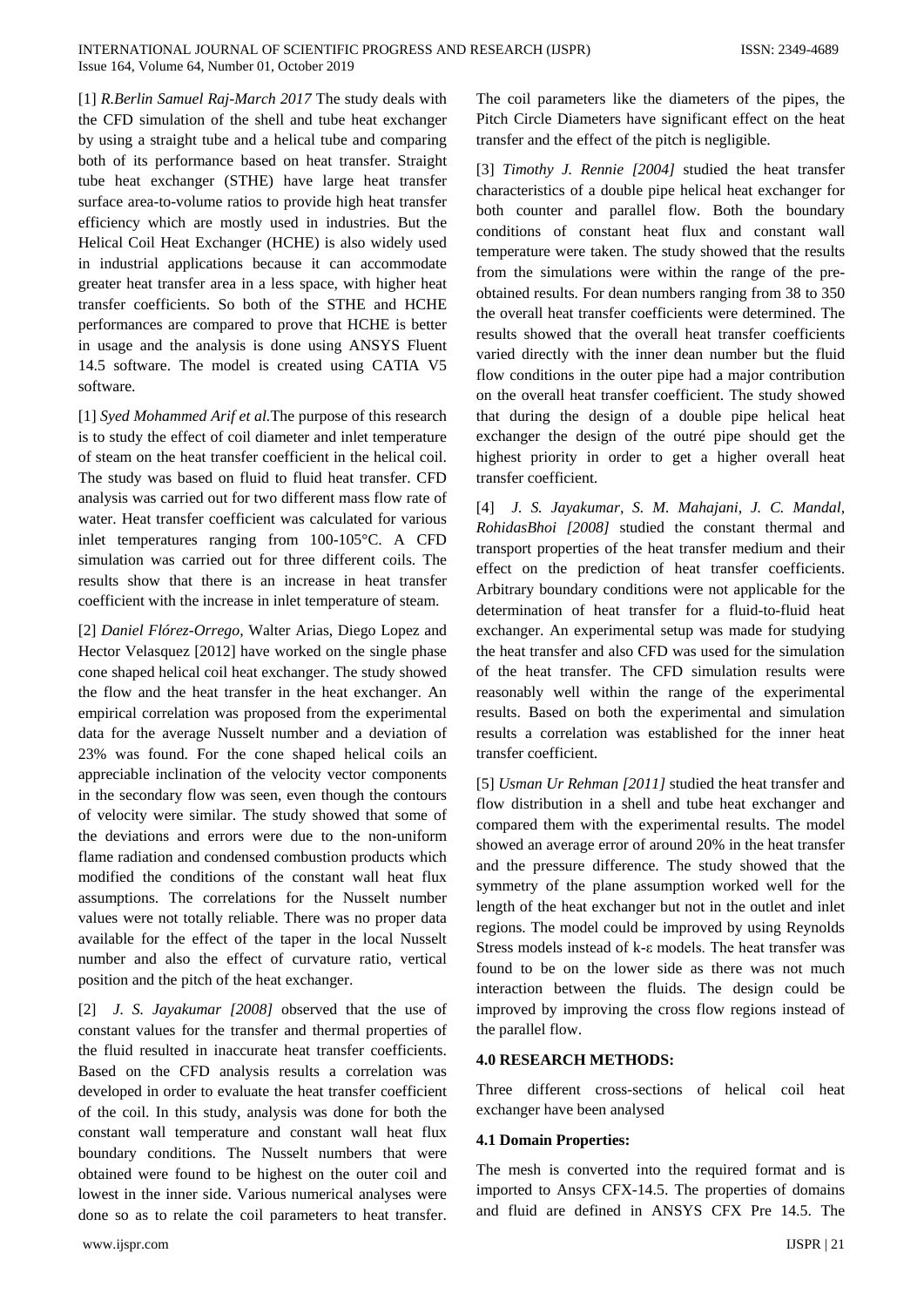summary of Flow domain properties are given in Table 4.4.

| Location                  | <b>Helical Coil Heat</b> |  |
|---------------------------|--------------------------|--|
|                           | Exchanger                |  |
| Domain Type               | <b>Fluid Domain</b>      |  |
| Fluid List                | Water                    |  |
| Coordinate Frame          | Coord 0                  |  |
| <b>Reference Pressure</b> | 0 [atm]                  |  |
| <b>Buoyancy Option</b>    | Not Buoyant              |  |
| Domain Motion Option      | Stationary               |  |
| <b>Mesh Deformation</b>   | None                     |  |
| Option                    |                          |  |
| Turbulence Model          | k-Epsilon                |  |
| Turbulence Wall           | Scalable                 |  |
| Function                  |                          |  |
| Density of Water          | 998.2 kg/ $m^3$          |  |
| Combustion                | None                     |  |
| <b>Thermal Radiation</b>  | None                     |  |

**Table - 4.1.1: Helical Coil Heat Exchanger Domain Properties**

# **4.2 Boundary Conditions:**

Boundary conditions are used according to need of the model. The inlet and outlet conditions are defined as velocity inlet and pressure outlet. As this is a cross flow with one tube so there are respective inlet and outlets. The walls are separately specified with respective boundary conditions. No slip condition is considered for wall. The details about all boundary conditions can be seen in the table below:

**Table 4.2.1: Boundary Conditions**

|        | Boundary<br>condition type | Velocity<br>Magnitude | Temperature |
|--------|----------------------------|-----------------------|-------------|
| Inlet  | Velocity<br>Inlet          | $0.5$ (m/s)           | 350         |
| Outlet | Pressure<br>Outlet         | 0.5 (Pascal)          | 300         |

# **4.3 Geometrical Dimensions:**

**Table 4.3.1: Geometrical Dimensioning**

| S.No.         | Geometry    | Dimension<br>(mm)          | Area<br>$\text{(mm}^2)$ |
|---------------|-------------|----------------------------|-------------------------|
|               | Circular    | $d=12$ , $t=1$             | 113                     |
| $\mathcal{L}$ | Rectangular | $l=11.3$ , $b=10$          | 113                     |
| 3             | Triangular  | $H = 15.03$ ,<br>$B=15.03$ | 113                     |

# **4.4 Post Processing:**

3D-Streamlines of velocity and pressure contours starting from inlet of heat exchanger to outlet of heat exchanger can be seen. Using the function calculator in tools average values of various parameters like the pressure, velocity, mass flow rate, area at the boundaries and the required domain can be found out for calculation of performance parameters.

# **5.0 RESULTS:**

# **5.1 General:**

Three different cross-sections of helical coil heat exchanger have been analysed and their mass flow rates variations has been evaluated at constant parameters. Only inlet velocity has been taken into consideration with value of  $0.5$  m/s.

Each cross-section has been taken a area of fluid type and the fluid which is taken, is water with reference pressure as 1 atmospheric. Heat transfer option has been set to none, fluid temperature 77 $°C$  and turbulence model κ- $ε$  has been taken for the domain. We know that the Density of water is defined as 998.2 kg/ $m^3$ and kinematic viscosity as 0.8926  $X 10^{-6} m^2/s$ . The outlet of heat exchanger reference pressure is set equal to 0.5 Pascal (gauge). Consider the inlet and outlet area of the heat exchanger is  $1.13 \times 10^{-5}$ m<sup>2</sup>. Surface of heat exchanger is taken to be smooth and no slip condition is taken.

High resolution advection scheme with second order upwind numeric for 200 iterations were given. The timescale control was set to Auto Timescale. The RMS residual target was set to  $1x10^{-5}$  for termination of the calculations. After completion of the iterations results are obtained. The variation of the pressure and velocity using pressure contours and velocity streamlines respectively on the surface of the draft tube could be observed.

# **6.0 CONCLUSION**

The computation and comparison of different mass flow rate of various geometric configurations using CFD will help to optimize shape of cross-sections of helical heat exchanger. In this dissertation Computational Fluid Dynamics (CFD) approach has been used to predict the optimum cross-section of different cross-section of helical coil heat exchanger

# **REFERENCES**

- [1] CFD Analysis of Heat Transfer in Helical Coil by Syed Mohammed Arif, Prof. Rashed Ali , Dr. Dhanraj P. Tambuskar3, Prof. DivyaPadmanabhan Mar -2017
- [2] Heat Transfer Analysis Of A Straight Tube And Helical Coil Heat Exchanger Using Cfd by R.Berlin Samuel Raj-March 2017